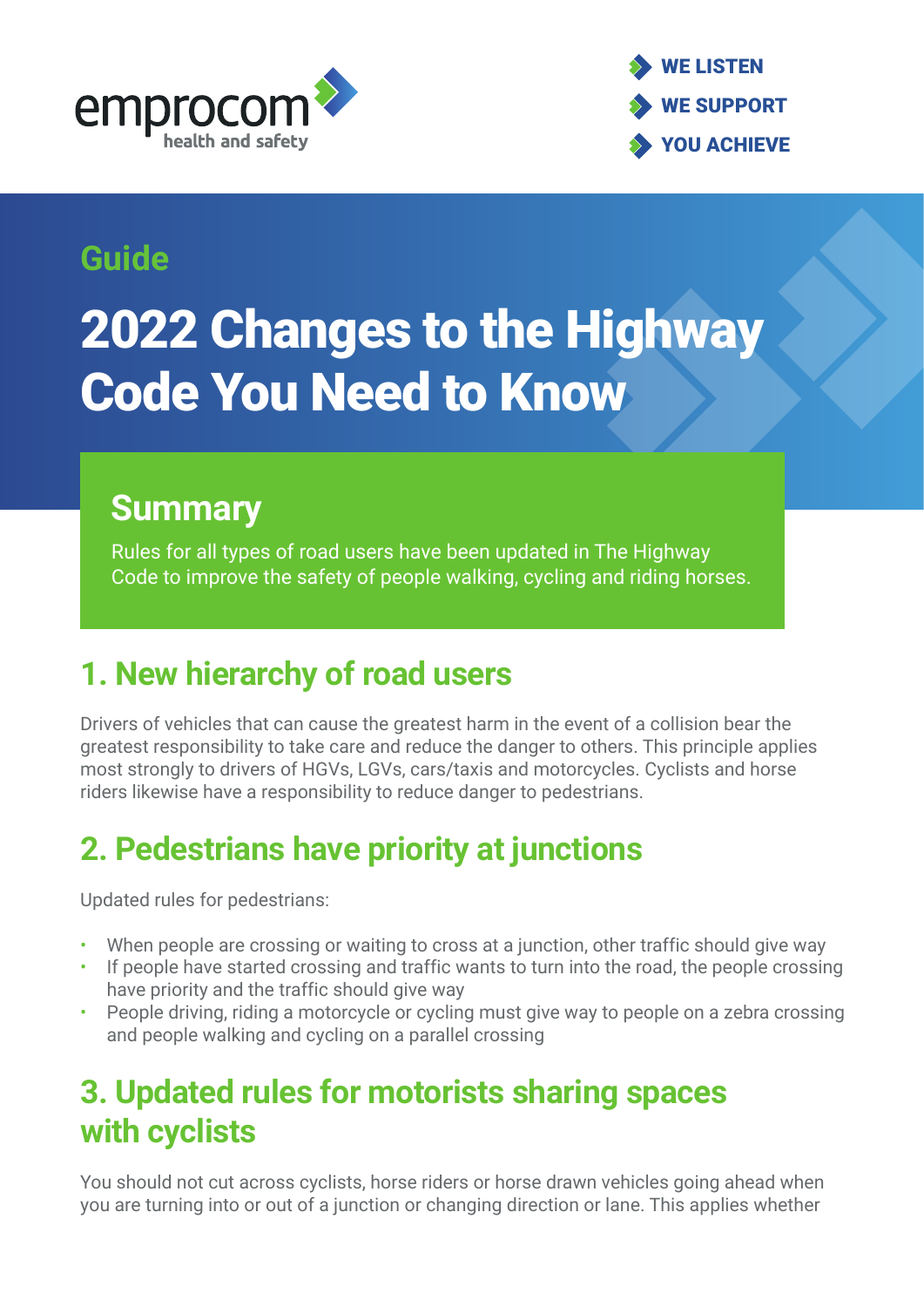they are using a cycle lane, a cycle track, or riding ahead on the road and you should give way to them. Do not turn at a junction if to do so would cause the cyclist, horse rider or horse drawn vehicle going straight ahead to stop or swerve. You should stop and wait for a safe gap in the flow of cyclists if necessary.

People cycling, riding a horse or driving a horse-drawn vehicle should respect the safety of people walking in these spaces, but people walking should also take care not to obstruct or endanger them.

#### **4. People cycling, riding a horse and driving horse-drawn vehicles on roundabouts**

The code has been updated to clarify that people driving or riding a motorcycle should give priority to people cycling on roundabouts. The new guidance will say people driving and or riding a motorcycle should:

- Not attempt to overtake people cycling within that person's lane
- Allow people cycling to move across their path as they travel around the roundabout

# **5. What the changes mean for cyclists**

People cycling are asked to:

- Ride no less than half a metre from the verge or kerb, 'further where it is safer'.
- Not pass people walking, riding a horse or driving a horse-drawn vehicle closely or at high speed, particularly from behind
- Slow down when necessary and let people walking know they are there (for example, by ringing their bell)
- Remember that people walking may be deaf, blind or partially sighted
- Not pass a horse on the horse's left
- Cyclists can ride 2 abreast and it can be safer to do so, particularly in larger groups or when accompanying children or less experienced riders

The code recommends that people cycling should proceed as if they were driving a vehicle where there are no separate cyclist facilities. This includes positioning themselves in the centre of their chosen lane, where they feel able to do this safely. This is to:

- Make them as visible as possible
- Avoid being overtaken where this would be dangerous

The code now includes advice for people cycling using junctions where signs and markings tell them to turn right in 2 stages. These are:

- stage 1 when the traffic lights turn green, go straight ahead to the location marked by a cycle symbol and turn arrow on the road, and then stop and wait
- stage 2 when the traffic lights on the far side of the junction (now facing the people cycling) turn green, complete the manoeuvre

People cycling have priority when going straight ahead at junctions.